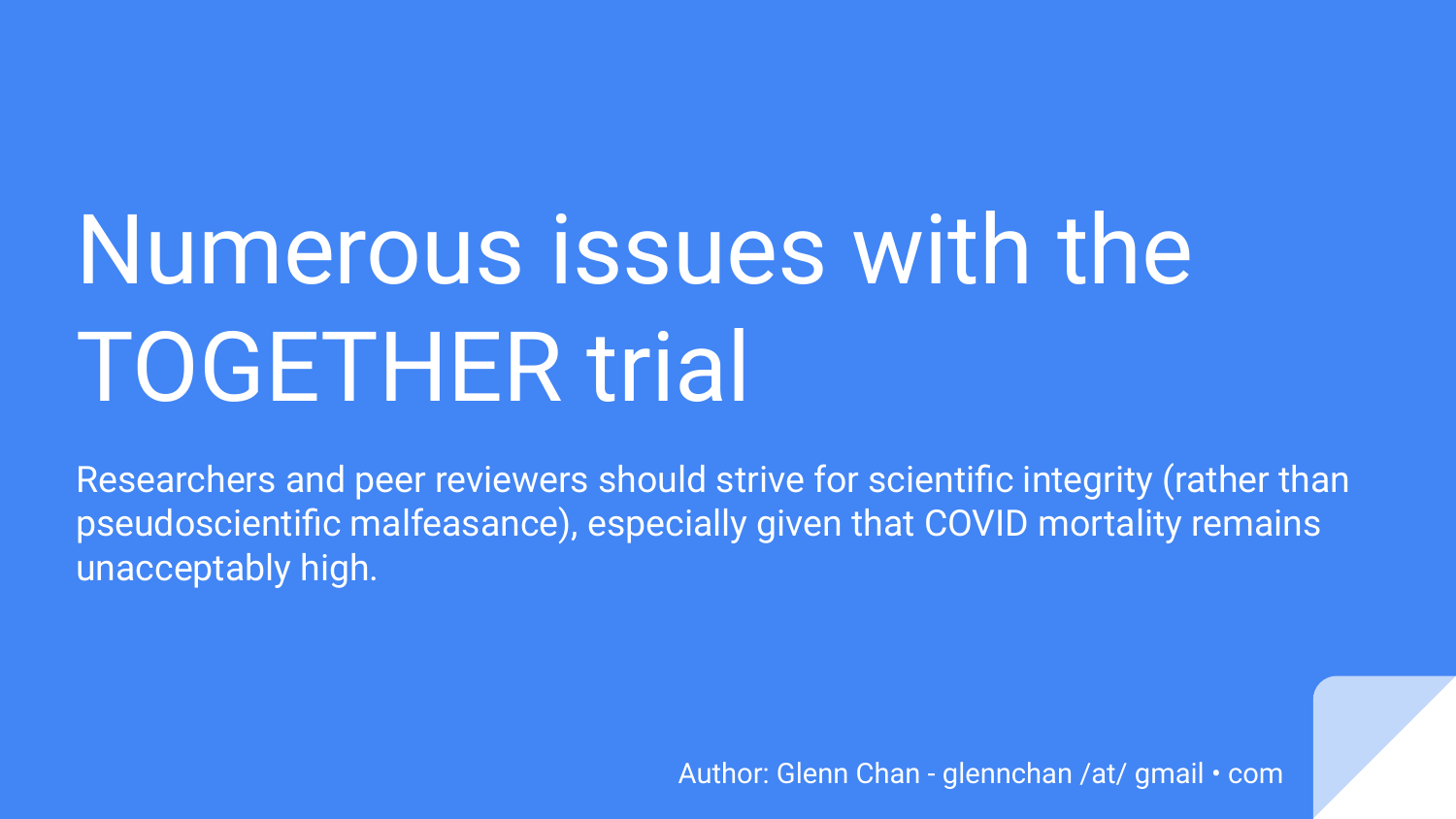

The TOGETHER trial has a history of *unusual* intervention/placebo group assignment. In the first set of trials, enrollment into the LPV/r intervention was delayed. Then, "catch up" enrollment occurred so that all 3 arms of the trial would have roughly the same number of participants.

HCQ = 214, LPV/r = 244, Placebo = 227

Also see the published paper on this trial: <https://doi.org/10.1001/jamanetworkopen.2021.6468>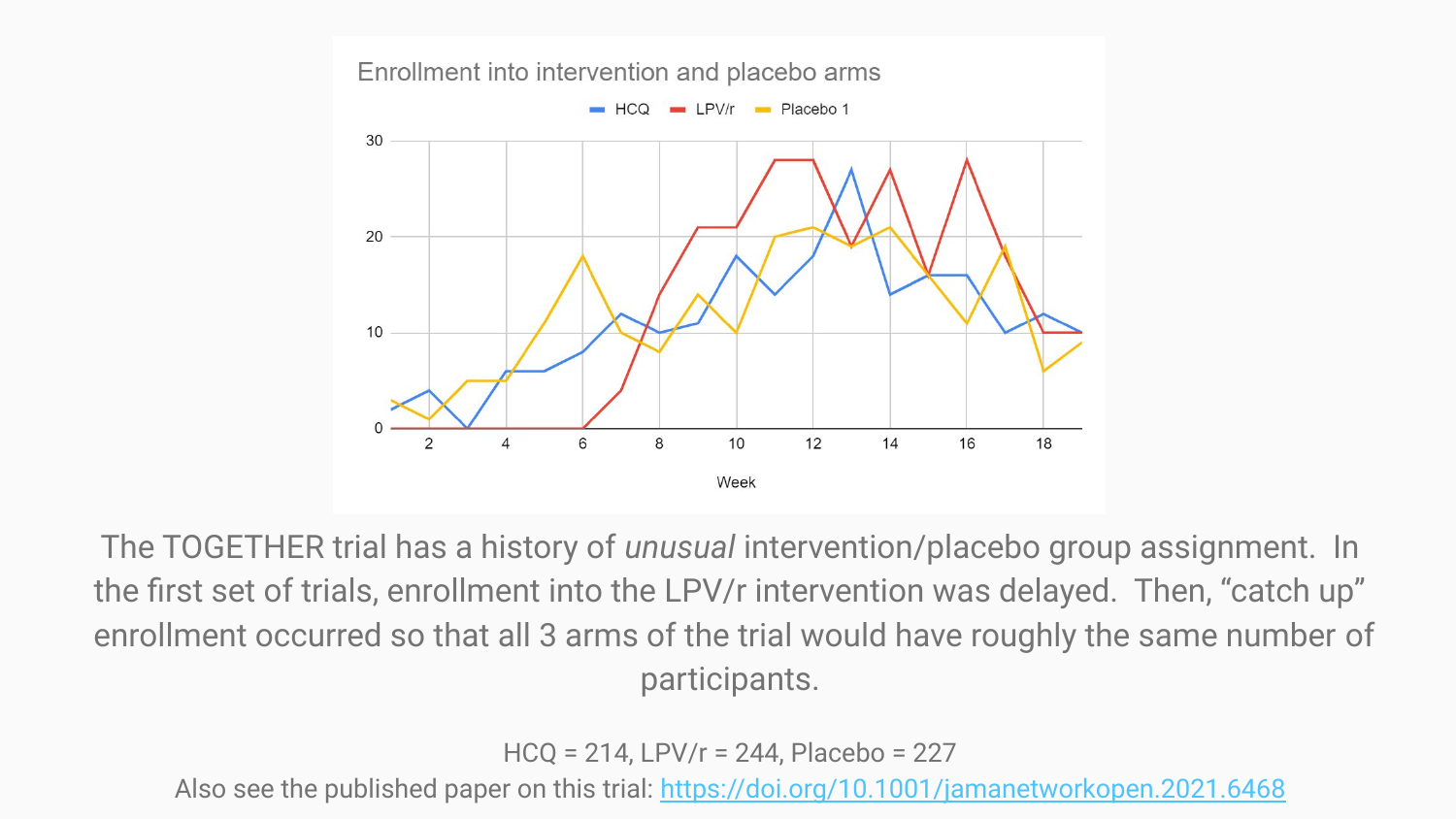

Data in this presentation has been calculated from page 17 of the presentation PDF used by Edward Mills, available at

<https://dcricollab.dcri.duke.edu/sites/NIHKR/KR/GR-Slides-08-06-21.pdf> [https://rethinkingclinicaltrials.org/news/august-6-2021-early-treatment-of-covid-19-with-repurposed-t](https://rethinkingclinicaltrials.org/news/august-6-2021-early-treatment-of-covid-19-with-repurposed-therapies-the-together-adaptive-platform-trial-edward-mills-phd-frcp/) [herapies-the-together-adaptive-platform-trial-edward-mills-phd-frcp/](https://rethinkingclinicaltrials.org/news/august-6-2021-early-treatment-of-covid-19-with-repurposed-therapies-the-together-adaptive-platform-trial-edward-mills-phd-frcp/)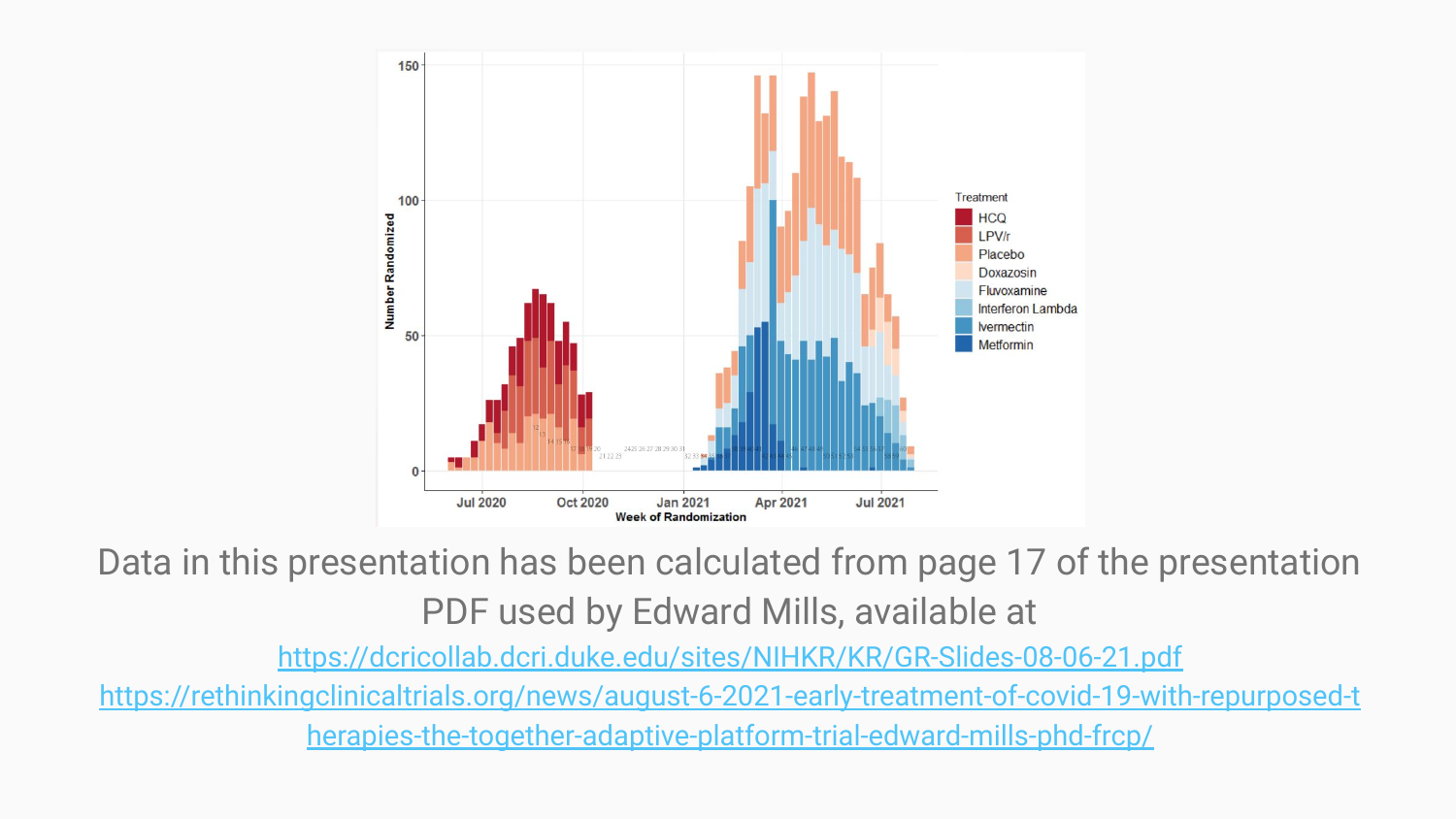# How the methodology was reported

### The study's paper (doi: 10.1001/jamanetworkopen. 2021.6468) described the trial as a "Randomized Clinical Trial".

### **Interventions and Randomization**

We randomized patients to the hydroxychloroquine, lopinavir-ritonavir, and placebo groups at 1:1:1. Randomization was stratified by site, age (aged 50 years or older vs less than 50 years), and time of onset of flulike symptoms (at least 5 days vs less than 5 days). Patients, investigators, health care practitioners, and sponsors were masked to the study drug assignment. The randomization schedule was prepared by a masked statistician and provided to site-level pharmacists.

The paper describes the randomization as "1:1:1". That could be compared to saying that the Titanic maiden voyage was 'mostly' non-fatal. It fails to describe the totality of events.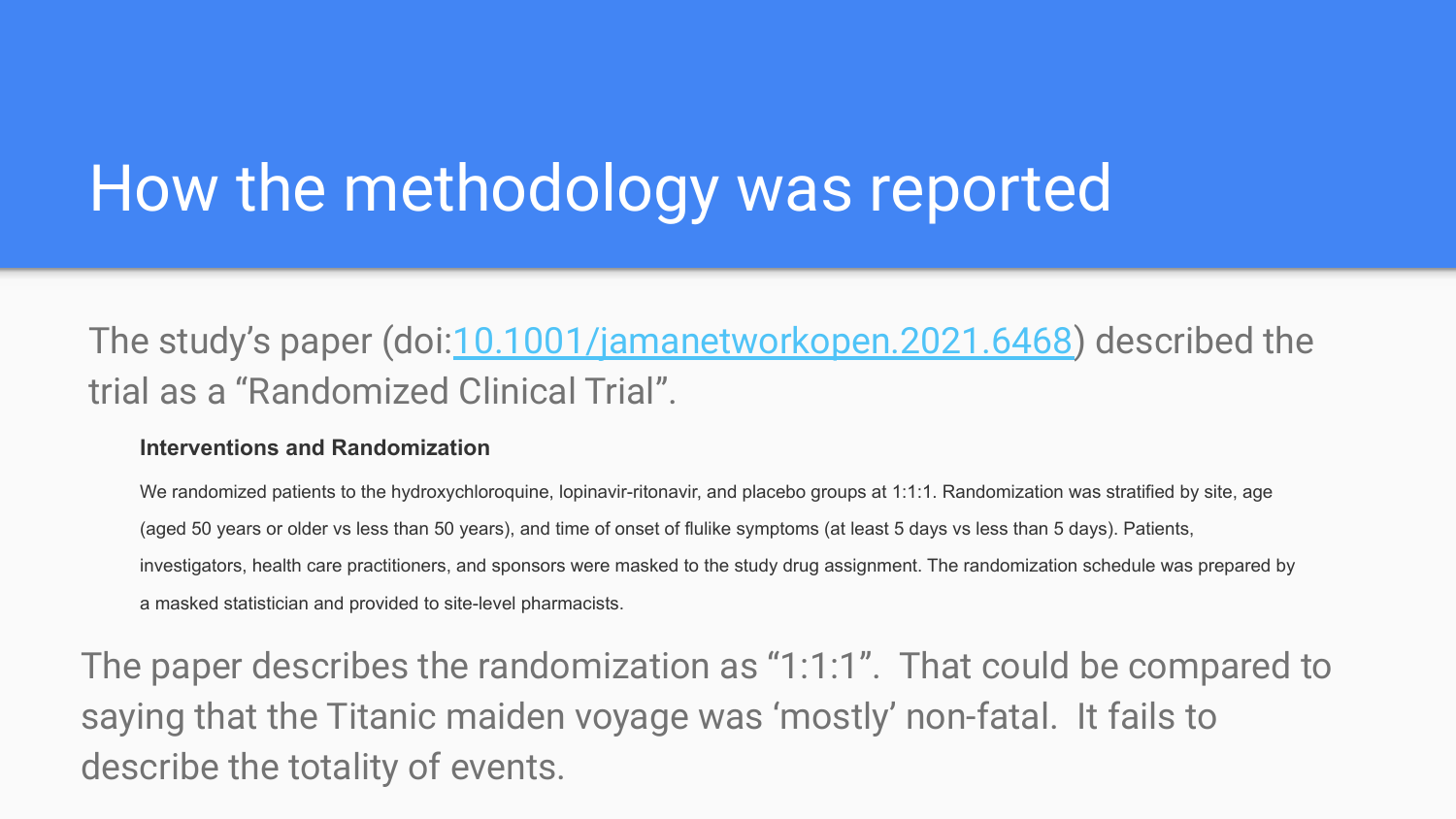### **A pattern of misrepresenting questionable trial design decisions**

The paper states that a talc placebo was used:

> A sample size of 492 patients per group was chosen for each experimental group to achieve 80% power with  $α = .05$ , 2-sided type 1 error for a pairwise comparison against the control (talc) to detect minimum treatment efficacy defined by 37.5% relative risk reduction of preventing hospitalization assuming a control event rate of 20%.

Yet the supplemental content document labelled "Trial Protocol" describes an "ascorbic acid" placebo that was also used in the trial.

### $3.2.5.$ **Rationale for Ascorbic Acid Control as a Comparator**

In healthy adults, COVID-19 disease is likely to present as an upper respiratory viral infection. characterized by a febrile disease with cough and fatigue.<sup>30</sup> Symptom reporting may vary based on participants' perception as to whether they are taking investigational antivirals or ascorbic acid, but the primary study endpoints of LRTI and viral shedding are not affected. There is no rigorously-proven therapy for individuals with outpatient COVID-19 disease, although multiple therapies are under investigation.

Because there is not established therapy, use of a control is acceptable and ethical both for participants' health and safety as well as ensuring the most rigorous trial design to evaluate an intervention for COVID-19 disease caused by SARS-CoV-2. As there are multiple intervention regimens with different dosing schedule and route, full blinding for patients and clinicians will not be feasible. Participants will be blinded to their allocation to the extent possible.

The dose of ascorbic acid chosen for this protocol is considered to be safe and well tolerated. All participants, regardless of assigned group, will be able to take additional ascorbic acid (e.g., over the counter vitamins, or through food) should they choose, as there is no known maximum daily safe dose of ascorbic acid. Clinical trial evidence has demonstrated that ascorbic acid, alone or in combination with other micronutrients, does not substantially reduce the risk of upper respiratory infections or severe consequences of infectious processes; thus, ascorbic acid is not expected to have a prevention effect for SARS-CoV-19 and is considered a placebo-equivalent product for this study.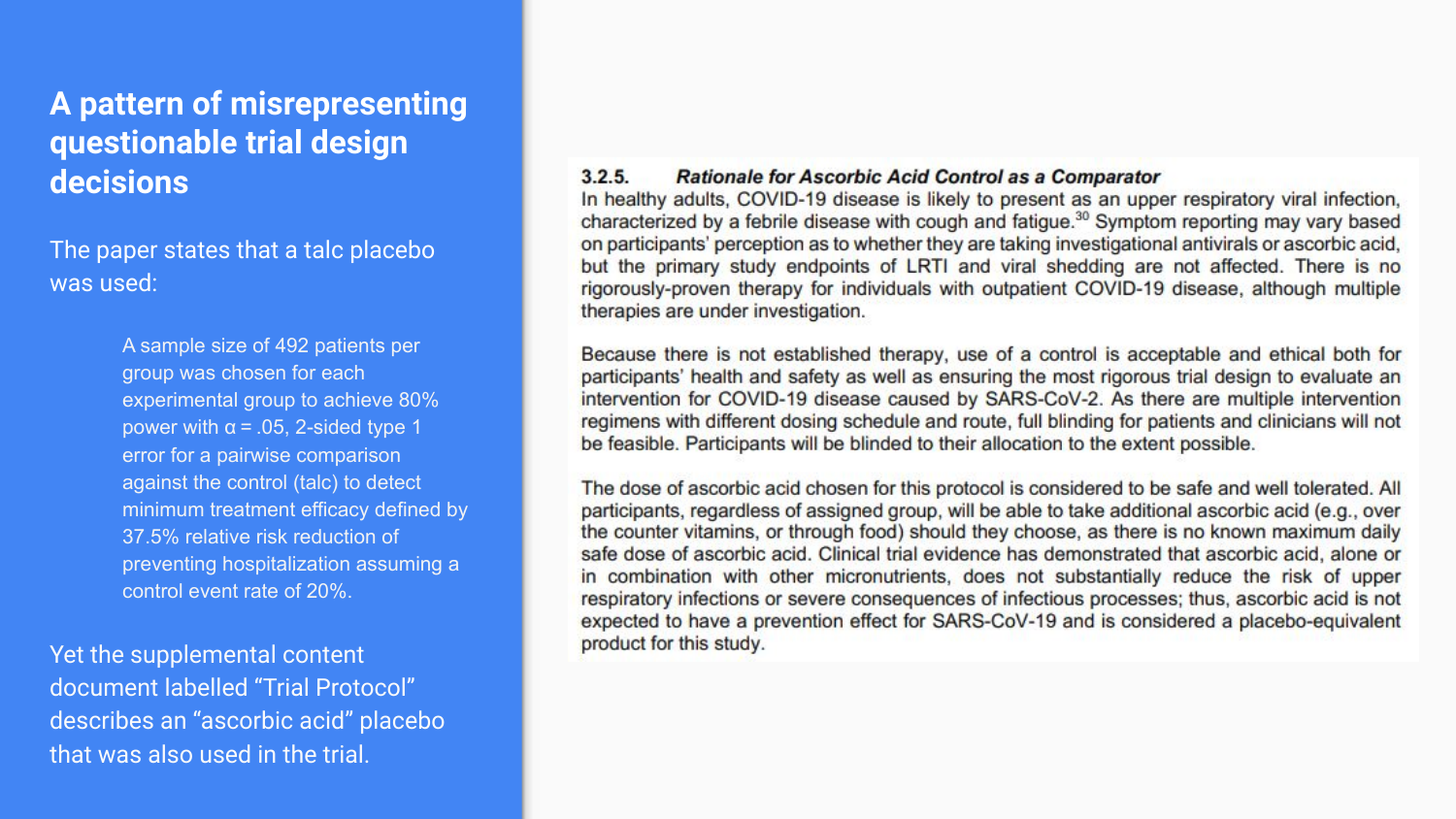

Unusual intervention/placebo group assignment continued into the second round of TOGETHER trials. The ivermectin arm was stopped and replaced by a higher-dose ivermectin arm. "Catch up" enrollment may have occurred in the high-dose ivm group (in neon green) judging by its initial high rates of assignment.

The timing differences between placebo and intervention are ignored. The published paper inappropriately describes the placebo group as a "control". It is not a pure control group.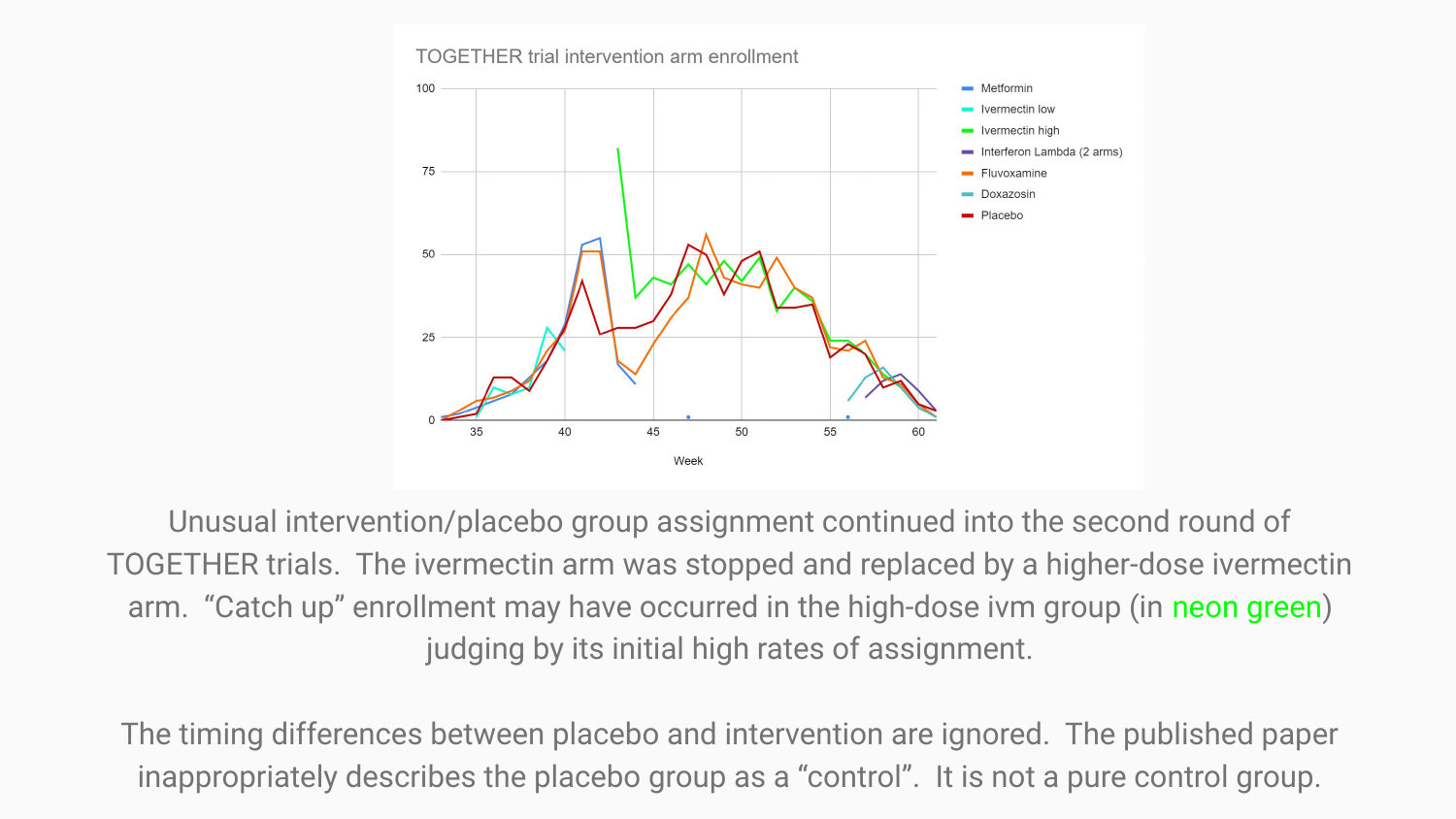### Multiple placebo groups are sometimes inappropriately described as a single placebo group

During the TOGETHER trial, there were **multiple** placebo groups as each intervention arm had a corresponding placebo. This is described in [NCT04727424](https://clinicaltrials.gov/ct2/show/NCT04727424). Participants and their clinicians were aware that may have been receiving one of the interventions but knew that the patient was NOT receiving the other interventions being tested at the time.

Secondly, trial protocol did not seem to preclude enrollment of patients with prior ivermectin use as ivermectin was not one of the exclusion criteria. Previous trial protocol documents may suggest that such patients would be assigned to a non-ivermectin intervention/placebo arm, e.g. into a metformin intervention or metformin-placebo group.

Given numerous discrepancies between the intervention and placebo groups (e.g. timing differences, ivermectin use, and differences in placebo effect with its associated adverse event vigilance), it is inappropriate to assume that all of the placebo cohorts are valid controls for the intervention group.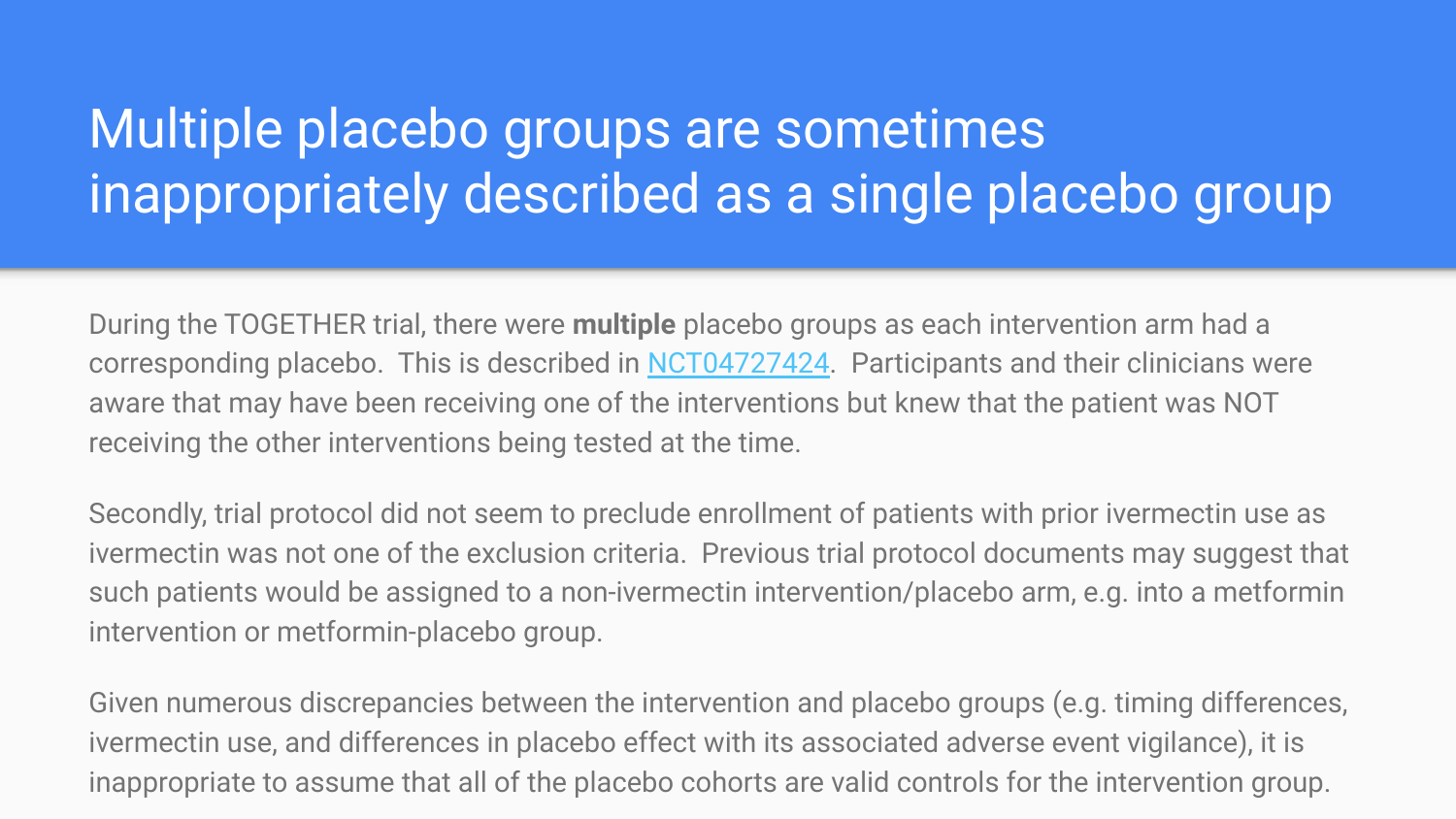### Ivermectin patients were inexplicably dropped from the intervention cohort

The NEJM paper (doi:[10.1056/NEJMoa2115869\)](https://doi.org/10.1056/NEJMoa2115869) states that **679** patients were in the ivermectin intervention group. Yet data from the presentation slide mentioned earlier (below, left) indicates that **78** patients were assigned to the low-dose ivm group and **636** patients were assigned to the high-dose ivm group. It is inappropriate for the NEJM paper to state that the trial was "pre-registered" when data analysis protocol and trial design were determined *after the fact*.



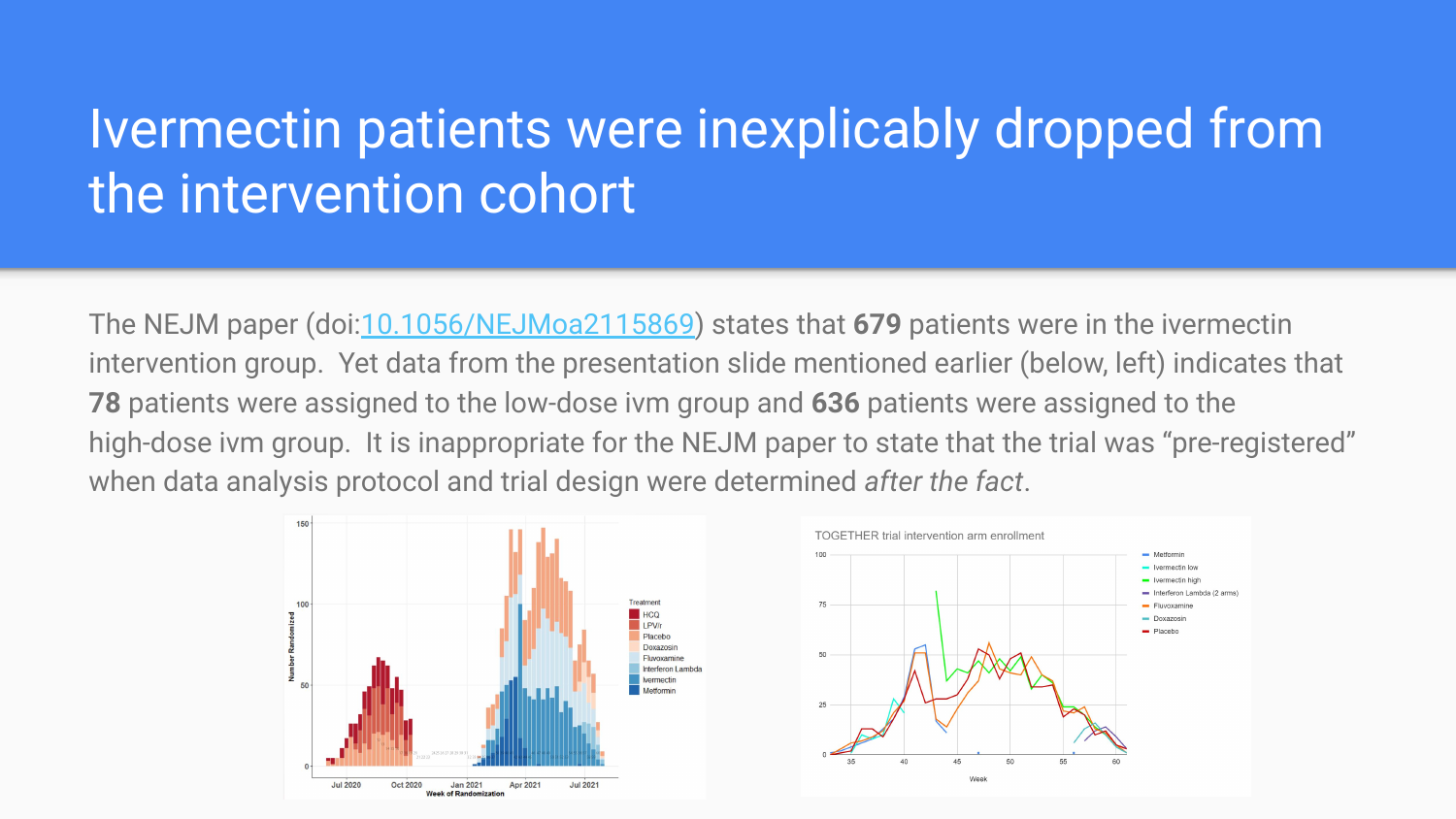## A call for honest, reliable science

It is not ideal when the outcome of a clinical trial can be predicted by reading the social media activity and media interviews of the principal investigators. Editorial content (e.g. the HCQ editorial briefly highlighted on [TogetherTrial.com,](https://www.togethertrial.com/) commentary regarding 'paramedical groups') should not telegraph trial outcomes. Science should be performed with an open mind, tolerant of results that go against the investigators' original hypotheses.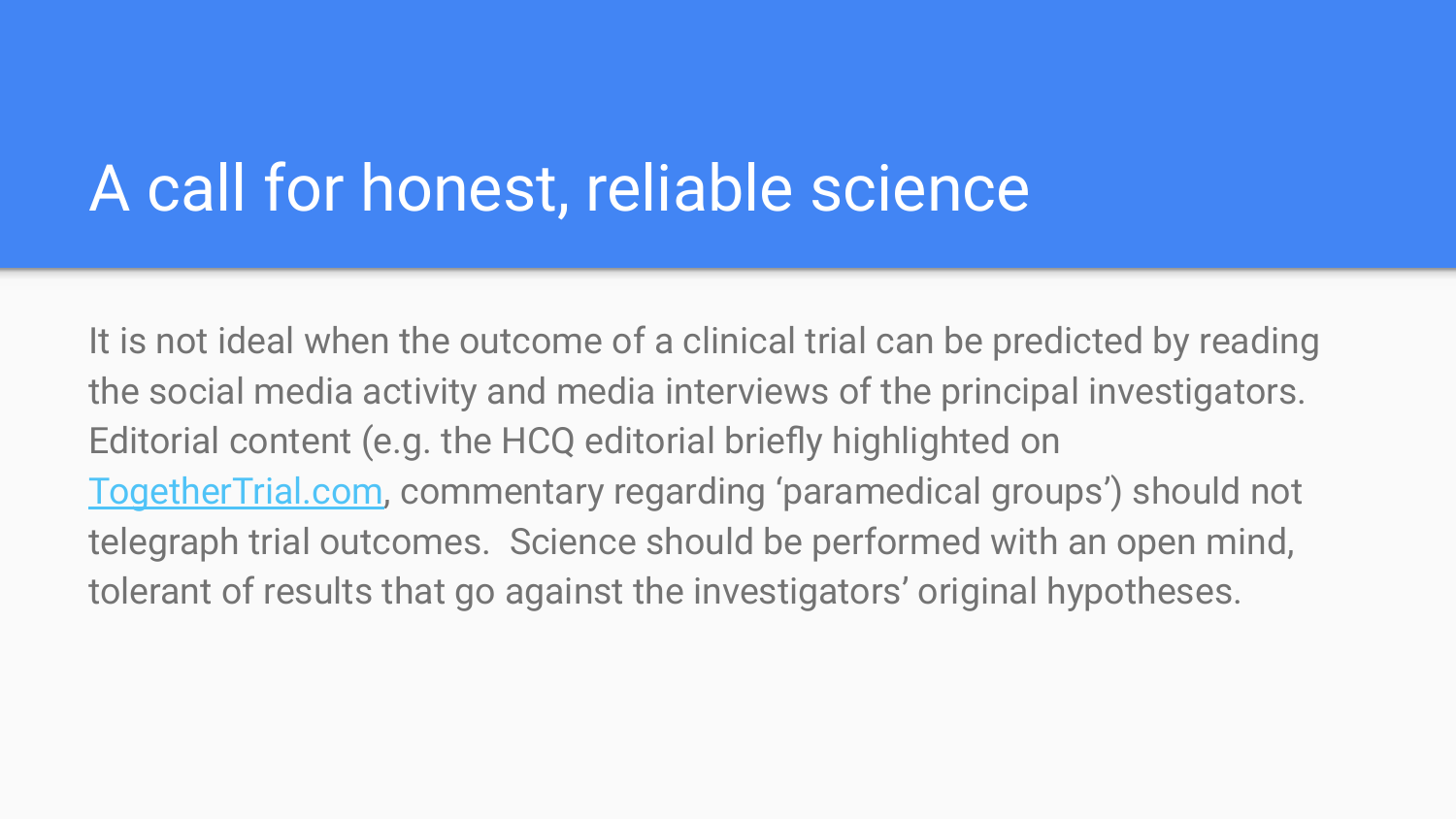# A call for honest, reliable science (continued)

Secondly, there may be some usefulness in the TOGETHER trial data. If inappropriately placebo cohorts are excluded, it may be possible randomized controlled trial data exists (where the intervention group is several times larger than the placebo group).

While such data will face accusations of bias and poor methodology, it may add to our knowledge regarding ivermectin's in vivo (in)effectiveness. There may be salvageable data. The non-reporting of such data could potentially create publication bias in the ivermectin literature.

Given the likely bias of the principal investigators, one might speculate that the unreported results trend towards favouring ivermectin. It would be in humanity's interest for a reliable analysis of this data to be published.